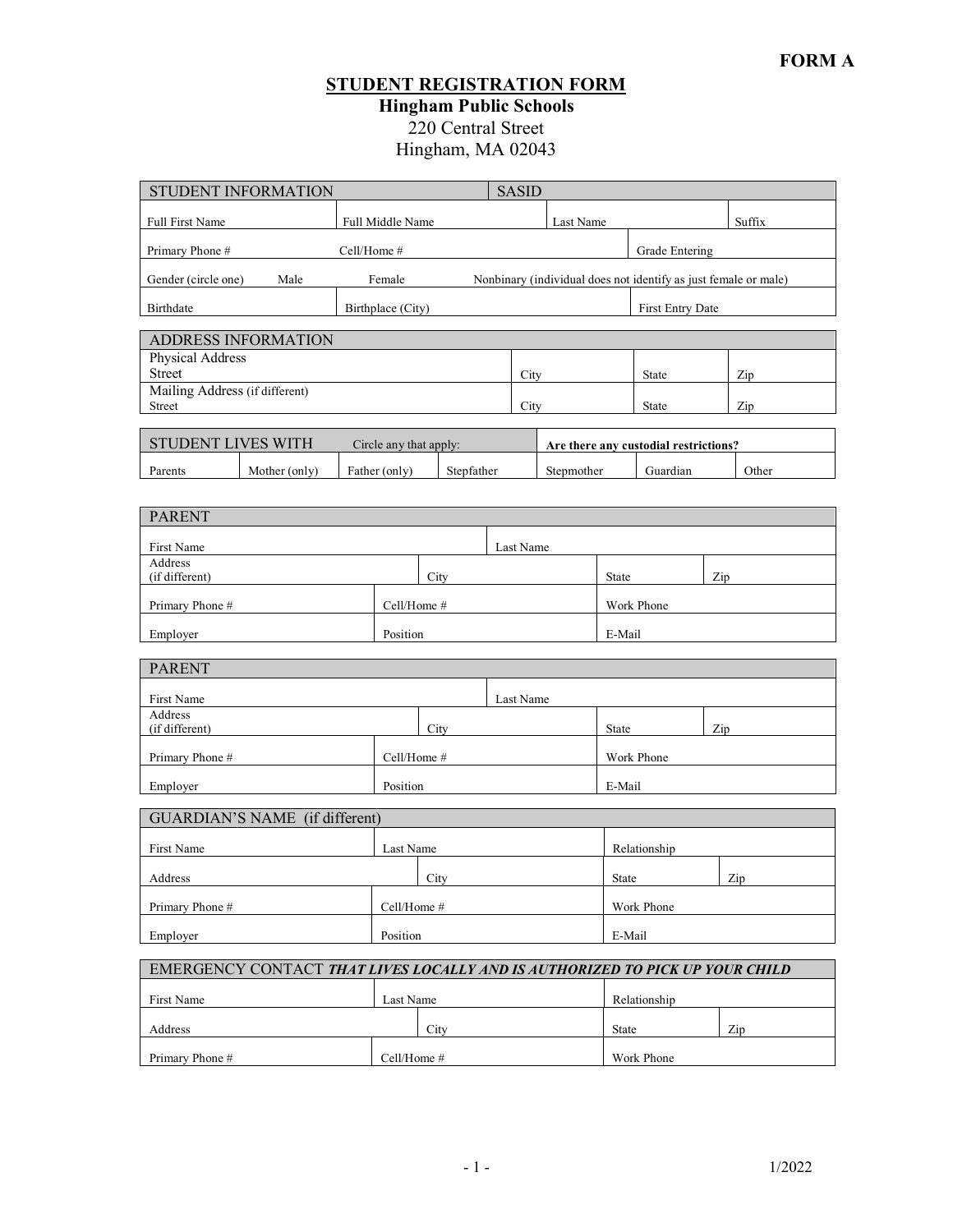| <b>EMERGENCY CONTACT THAT LIVES LOCALLY AND IS AUTHORIZED TO PICK UP YOUR CHILD</b>                                                                                                                                                                  |                                                                                                                                |              |                                                               |            |                                                      |  |                      |
|------------------------------------------------------------------------------------------------------------------------------------------------------------------------------------------------------------------------------------------------------|--------------------------------------------------------------------------------------------------------------------------------|--------------|---------------------------------------------------------------|------------|------------------------------------------------------|--|----------------------|
| First Name                                                                                                                                                                                                                                           |                                                                                                                                | Last Name    |                                                               |            | Relationship                                         |  |                      |
|                                                                                                                                                                                                                                                      |                                                                                                                                |              |                                                               |            |                                                      |  |                      |
| Address                                                                                                                                                                                                                                              |                                                                                                                                | City         |                                                               |            | <b>State</b>                                         |  | Zip                  |
| Primary Phone#                                                                                                                                                                                                                                       |                                                                                                                                | Cell/Home #  |                                                               |            | Work Phone                                           |  |                      |
| Note: Please help us complete Massachusetts State required student information forms by answering the following questions.                                                                                                                           |                                                                                                                                |              |                                                               |            |                                                      |  |                      |
| DEMOGRAPHIC INFORMATION                                                                                                                                                                                                                              |                                                                                                                                |              |                                                               |            |                                                      |  |                      |
| Circle any that apply<br>Is this student:                                                                                                                                                                                                            |                                                                                                                                | Foster Child |                                                               | State Ward |                                                      |  | <b>METCO</b> Student |
| Is this student Hispanic or Latino?                                                                                                                                                                                                                  | (select one)                                                                                                                   |              |                                                               |            |                                                      |  |                      |
| No, not Hispanic or Latino                                                                                                                                                                                                                           |                                                                                                                                |              |                                                               |            | Yes, Hispanic or Latino: a person of Cuban, Mexican, |  |                      |
|                                                                                                                                                                                                                                                      |                                                                                                                                |              | Chicano, Puerto Rican, South or Central American, or<br>other |            |                                                      |  |                      |
| First (native) language?                                                                                                                                                                                                                             |                                                                                                                                |              |                                                               |            | Spanish culture or origin, regardless of race        |  |                      |
|                                                                                                                                                                                                                                                      |                                                                                                                                |              |                                                               |            |                                                      |  |                      |
| What is the race of this student? (You may select one or more races)                                                                                                                                                                                 |                                                                                                                                |              |                                                               |            |                                                      |  |                      |
| White: a person having origins in any of the original peoples of Europe, the Middle East or North Africa                                                                                                                                             |                                                                                                                                |              |                                                               |            |                                                      |  |                      |
| Black or African American: a person having origins in any of the black racial groups of Africa                                                                                                                                                       |                                                                                                                                |              |                                                               |            |                                                      |  |                      |
|                                                                                                                                                                                                                                                      | American Indian or Alaska Native: a person having origins in any of the original peoples of North and South America (including |              |                                                               |            |                                                      |  |                      |
| Central America), and who maintains tribal affiliation or community attachment.                                                                                                                                                                      |                                                                                                                                |              |                                                               |            |                                                      |  |                      |
|                                                                                                                                                                                                                                                      |                                                                                                                                |              |                                                               |            |                                                      |  |                      |
| Asian: a person having origins in any of the original peoples of the Far East, Southeast Asia, or the Indian subcontinent<br>including for example, Cambodia, China, India, Japan, Korea, Malaysia, Pakistan, the Philippines, Thailand, and Vietnam |                                                                                                                                |              |                                                               |            |                                                      |  |                      |
| Native Hawaiian or Other Pacific Islander: a person having origins in any of the original peoples of Hawaii, Guam, Samoa, or                                                                                                                         |                                                                                                                                |              |                                                               |            |                                                      |  |                      |
| other Pacific Islands                                                                                                                                                                                                                                |                                                                                                                                |              |                                                               |            |                                                      |  |                      |
| Does your child have a parent/guardian on active duty orders in the uniformed services, National Guard, and/or Reserve;                                                                                                                              |                                                                                                                                |              |                                                               |            |                                                      |  |                      |
| parent/guardian veteran who has been medically discharged or retired within one year of signing this form or/and a                                                                                                                                   |                                                                                                                                |              |                                                               |            |                                                      |  |                      |
| parent/guardian who passed while on active duty? Please circle one.                                                                                                                                                                                  |                                                                                                                                |              |                                                               |            |                                                      |  |                      |

| YES | NO |
|-----|----|
|-----|----|

| SIBLINGS: |      |
|-----------|------|
| Name:     | DOB: |
| Name:     | DOB: |
| Name:     | DOB: |
| Name:     | DOB: |
| Name:     | DOB: |

| PREVIOUS SCHOOL INFORMATION:                       |                                                  |  |  |  |  |  |
|----------------------------------------------------|--------------------------------------------------|--|--|--|--|--|
| School                                             | City/State                                       |  |  |  |  |  |
| Year Last Attended                                 | Grade Last Attended                              |  |  |  |  |  |
| Has student ever attended Hingham Public Schools?  | If yes, grade and dates last attended in Hingham |  |  |  |  |  |
|                                                    | If so, when?                                     |  |  |  |  |  |
| Has student ever attended school in Massachusetts? | Where?                                           |  |  |  |  |  |
| Has student ever repeated a grade?                 | If yes, what grade?                              |  |  |  |  |  |
| Has retention ever been discussed?                 | Comments:                                        |  |  |  |  |  |
|                                                    |                                                  |  |  |  |  |  |
| <b>PREVIOUS ADDRESS:</b>                           |                                                  |  |  |  |  |  |
|                                                    |                                                  |  |  |  |  |  |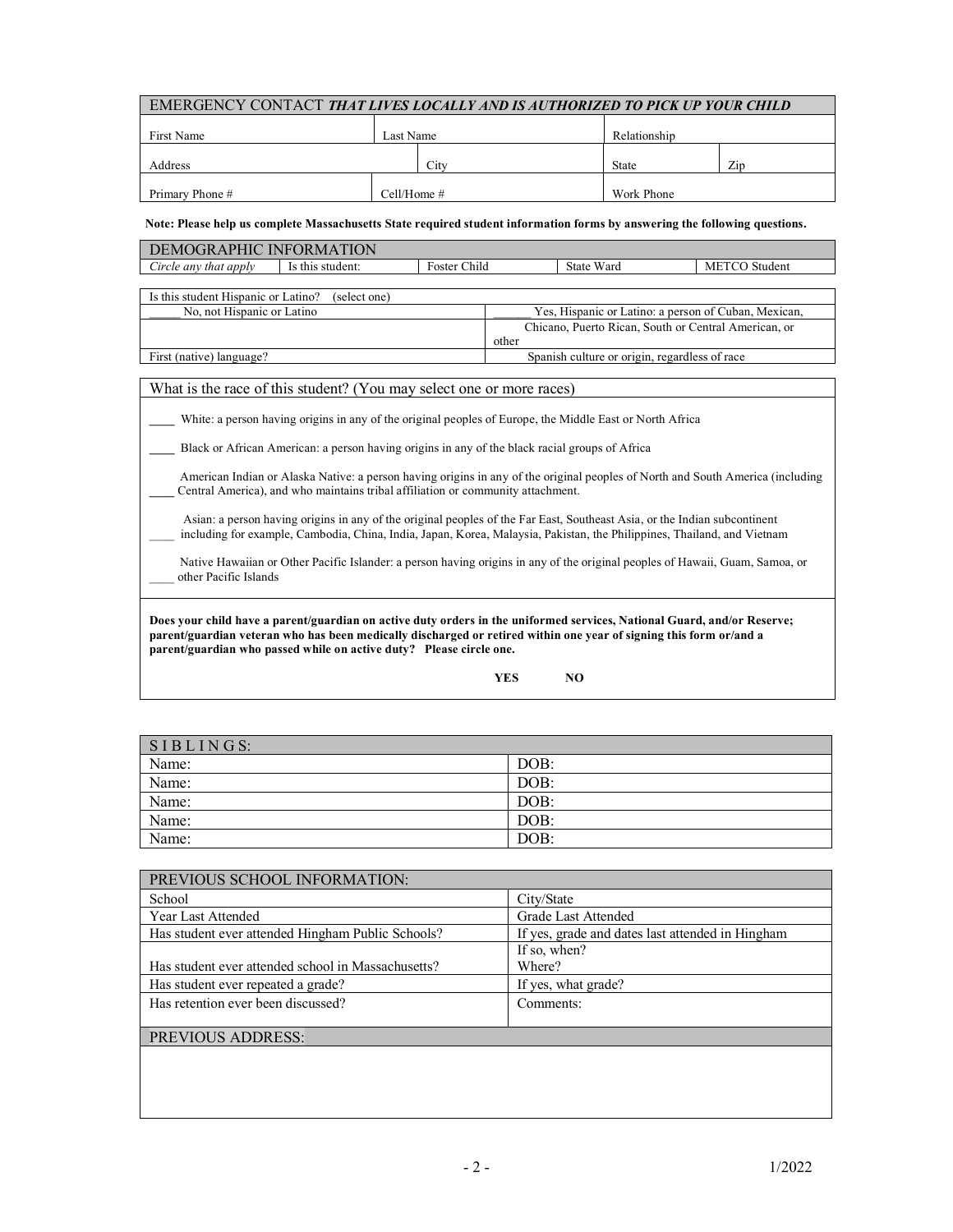| <b>SPECIAL SERVICES:</b>                                                                  |                  |                      |                   |        |  |  |  |  |  |
|-------------------------------------------------------------------------------------------|------------------|----------------------|-------------------|--------|--|--|--|--|--|
| Did your child receive any of the following services?<br>If yes, check one or more below: |                  |                      |                   |        |  |  |  |  |  |
| Math Support                                                                              | ELL              | Gifted Program       | Reading Support   | Other: |  |  |  |  |  |
| Speech/Language                                                                           | Physical Therapy | Occupational Therapy | Special Education |        |  |  |  |  |  |
|                                                                                           |                  |                      |                   |        |  |  |  |  |  |
| Is your child currently on an Individual Education Plan (IEP)?                            |                  |                      |                   |        |  |  |  |  |  |
| Is your child currently on a Regular Education 504 Plan?                                  |                  |                      |                   |        |  |  |  |  |  |

**Child/Parent needs an interpreter in \_\_\_\_\_\_\_\_\_\_\_\_\_\_\_\_\_\_\_\_\_\_\_\_ (language).**

**Parents request that all parent information and school documents be provided in \_\_\_\_\_\_\_\_\_\_\_\_\_\_\_\_Language**.

|      | <b>Date</b>      |
|------|------------------|
| Date | Parent Signature |

| <b>FOR SCHOOL OFFICE USE ONLY</b>                                                                                 |                                                                         |  |  |  |  |  |  |
|-------------------------------------------------------------------------------------------------------------------|-------------------------------------------------------------------------|--|--|--|--|--|--|
| Proof of residency (recent utility bill)                                                                          | Health/immunization record                                              |  |  |  |  |  |  |
| Birth Certificate                                                                                                 | Discipline Form                                                         |  |  |  |  |  |  |
| School ID $#$ (LASID)                                                                                             | State ID # (SASID)                                                      |  |  |  |  |  |  |
| <b>MCAS</b> Math Score                                                                                            | <b>MCAS</b> English Score                                               |  |  |  |  |  |  |
| School transcript                                                                                                 | <b>IEP</b> Plan                                                         |  |  |  |  |  |  |
| Attendance record                                                                                                 | 504 Plan                                                                |  |  |  |  |  |  |
| Foster child legal documentation (Educational<br>surrogate, social worker, and person<br>responsible to sign IEP) | Foreign Exchange Student (Visa and<br>English Proficiency Test results) |  |  |  |  |  |  |

En Espanol

"Los padres piden que toda la informacion dirigada a ellos sea proporcionada en su idioma nativo" Firma $_-$ 

Portuguese:

"Os pais requerem que toda informacao dirigida e eles seja dada no idioma nativo deles."  $Firma$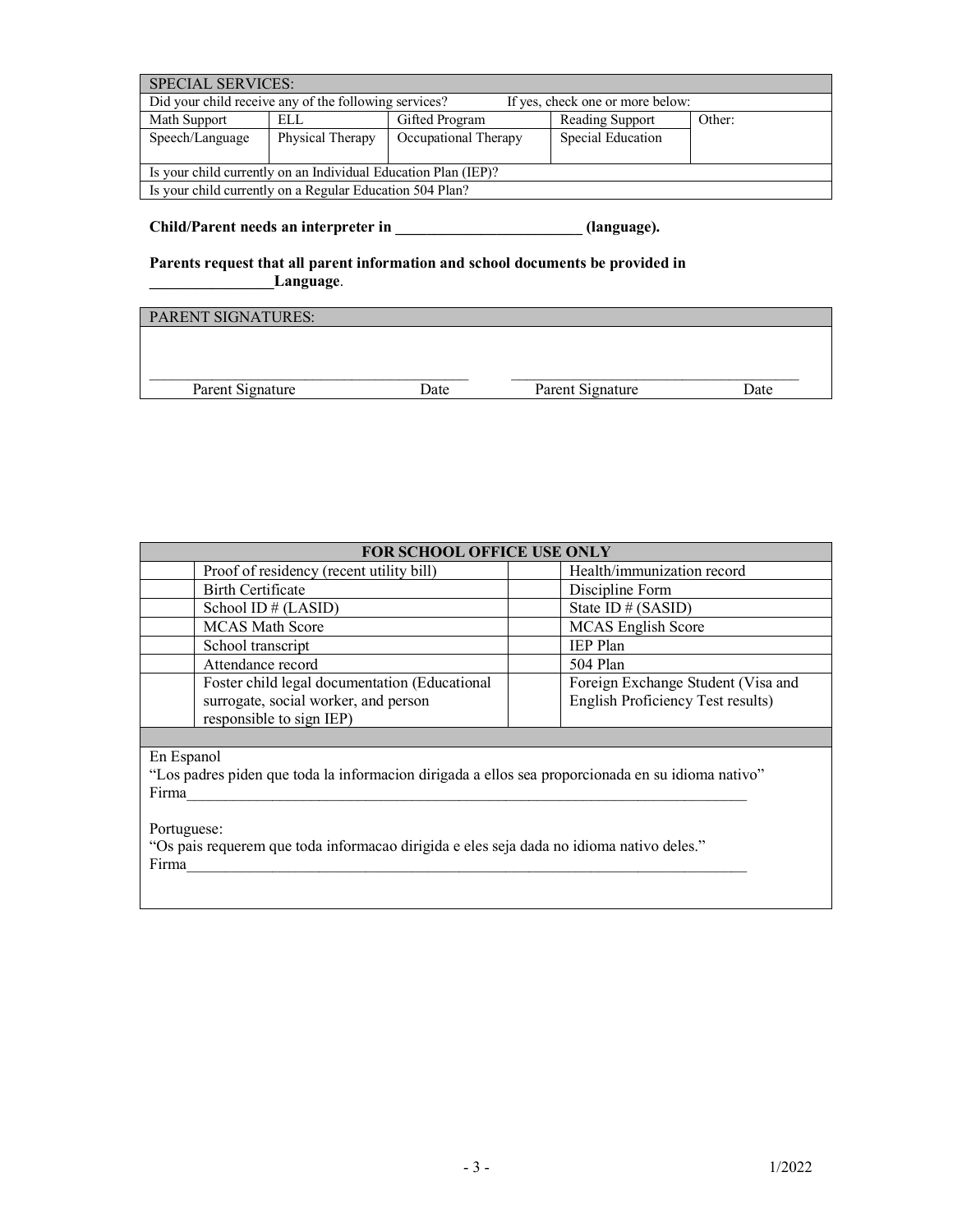## **HINGHAM PUBLIC SCHOOLS**

220 Central Street

Hingham, MA 02043

#### **HOME LANGUAGE SURVEY**

Massachusetts Department of Elementary and Secondary Education regulations require that *all* schools determine the language(s) spoken in each student's home in order to identify their specific language needs. This information is essential in order for schools to provide meaningful instruction for all students. If a language other than English is spoken in the home, the District is required to do further assessment of your child. Please help us meet this important requirement by answering the following questions. Thank you for your assistance.

#### **Student Information**

| <b>First Name</b>                                                                                  | <b>Middle Name</b> |                                | <b>Last Name</b>                                                                                                                                                                                        |                                                                                                                                 |  |
|----------------------------------------------------------------------------------------------------|--------------------|--------------------------------|---------------------------------------------------------------------------------------------------------------------------------------------------------------------------------------------------------|---------------------------------------------------------------------------------------------------------------------------------|--|
| Gender (circle one)                                                                                | Male               | Female                         | <b>Nonbinary</b>                                                                                                                                                                                        | (individual does not identify as just female or male)                                                                           |  |
|                                                                                                    |                    |                                |                                                                                                                                                                                                         |                                                                                                                                 |  |
| <b>Country of Birth</b>                                                                            |                    | Date of Birth (mm/dd/vvvv)     |                                                                                                                                                                                                         | Date first enrolled in ANY U.S. school (mm/dd/yyyy)                                                                             |  |
| <b>School Information -</b>                                                                        |                    |                                |                                                                                                                                                                                                         | (Hingham School Name)                                                                                                           |  |
| /20<br><b>Start Date in New School</b>                                                             |                    | Name of Former School and Town |                                                                                                                                                                                                         | <b>Current Grade</b>                                                                                                            |  |
|                                                                                                    |                    |                                |                                                                                                                                                                                                         |                                                                                                                                 |  |
| <b>Questions for Parents/Guardians</b>                                                             |                    |                                |                                                                                                                                                                                                         |                                                                                                                                 |  |
| What is the primary language used in at home, regardless of the<br>language spoken by the student? |                    |                                | Which language(s) are spoken with your child?<br>(include relatives – grandparents, uncles, aunts, etc. – and caregivers)<br>seldom / sometimes / often / always<br>seldom / sometimes / often / always |                                                                                                                                 |  |
| What language did your child first understand and speak?                                           |                    |                                |                                                                                                                                                                                                         | Which language do you use most with your child?                                                                                 |  |
| How many years has the student been in U.S. schools? (not including<br>prekindergarten)            |                    |                                |                                                                                                                                                                                                         | Which languages does your child use? (circle one)<br>seldom / sometimes / often / always<br>seldom / sometimes / often / always |  |
| Y<br>Will you require written information from school in your native<br>language?                  | N                  |                                |                                                                                                                                                                                                         | Y<br>$\mathbf N$<br>Will you require an interpreter/translator at Parent-Teacher<br>meetings? If yes, what language?            |  |
| Parent/Guardian<br>Signature:                                                                      |                    |                                | <b>Today's Date:</b>                                                                                                                                                                                    | /20                                                                                                                             |  |

## y) **For HPS Office Use**

| <b>Recommendations</b>                                                                                                                                                                                                                                                                                                      |
|-----------------------------------------------------------------------------------------------------------------------------------------------------------------------------------------------------------------------------------------------------------------------------------------------------------------------------|
| Sheltered English Immersion Program (SEI) – a program that incorporates strategies to make content area instruction<br>more comprehensible to ELs and to promote language development. As part of the SEI program, student is enrolled in:<br>English as a Second Language (ESL) classes and Sheltered Content Instruction. |
| General Education – Student is not an English Language Learner (EL)                                                                                                                                                                                                                                                         |
| Signature of EL Staff Member:                                                                                                                                                                                                                                                                                               |
| Date:                                                                                                                                                                                                                                                                                                                       |

2/2022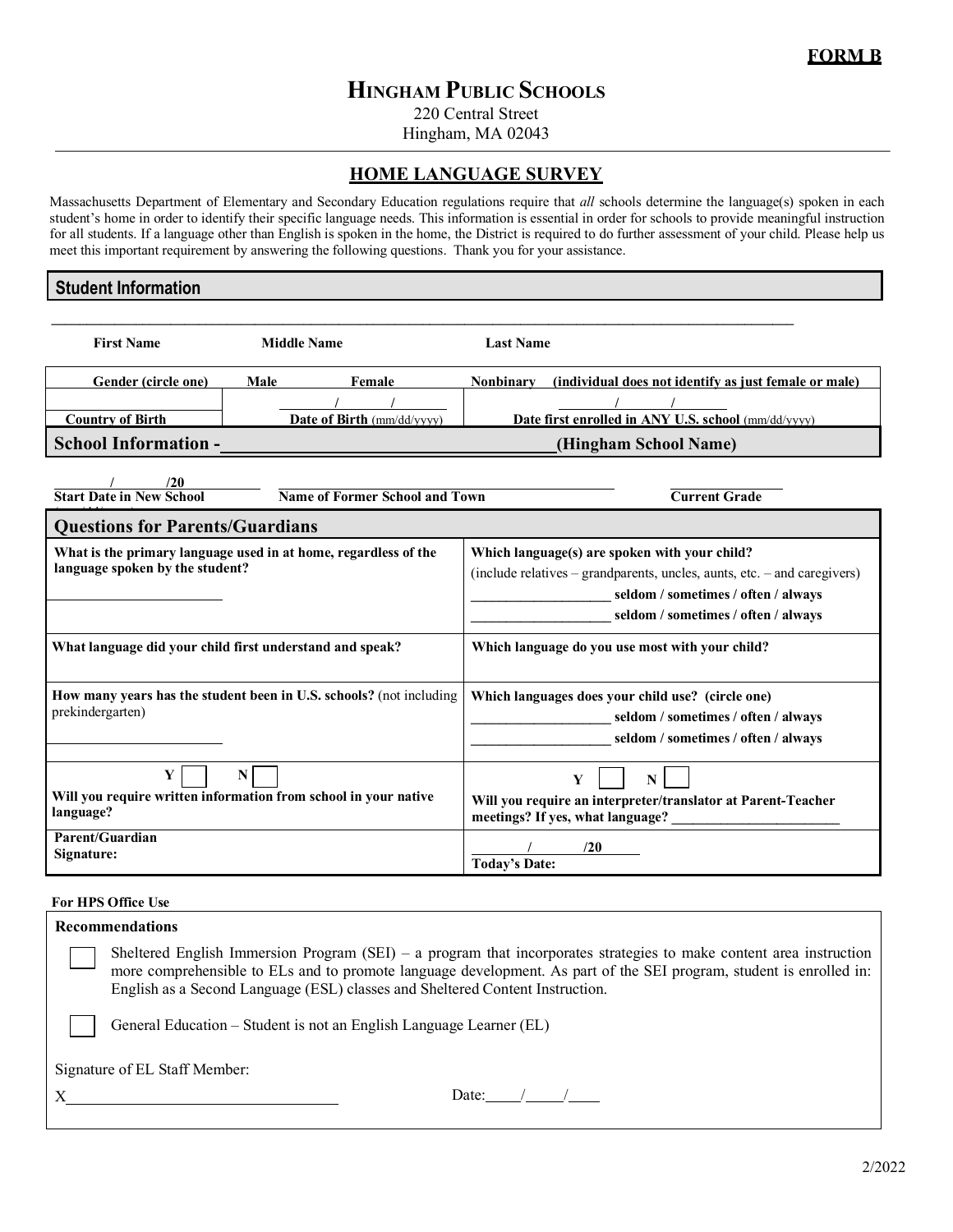#### **HINGHAM PUBLIC SCHOOLS**

220 Central Street Hingham, MA 02043

#### **New Student Grades 1-12 Health Registration Form**

. Student Name: \_\_\_\_\_\_\_\_\_\_\_\_\_ \_\_\_\_ \_ D.0.B. \_\_\_\_\_\_\_ \_ Male  $\Box$  Female  $\Box$  Non-Binary  $\Box$ 

Address: \_\_\_\_\_\_\_\_\_\_\_\_\_\_ \_\_\_\_\_ \_ Phone: \_\_\_\_\_\_\_ \_

Please answer the following questions.

1. Is your child **CURRENTLY** being treated for any of the following? Please circle "Y" for Yes or "N" for No and provide details where indicated.

| Arthritis or joint disease |              | N | Heart Disease                                    |              | N |
|----------------------------|--------------|---|--------------------------------------------------|--------------|---|
| Asthma                     |              | N | Kidney disease                                   | v            | N |
| Blood disorder             | v            | N | Food allergy                                     | $\mathbf v$  | N |
| Celiac disease             |              | N | Medication allergy                               | v            | N |
| Compromised immune system  |              | N | Bee sting allergy                                | $\mathbf v$  | N |
| Concussion/head injury     | $\tau$       | N | Seizures                                         | $\mathbf v$  | N |
| Diabetes                   | $\mathbf{v}$ | N | Behavioral or social/emotional regulation issues | v            | N |
| Lyme disease               | $\tau$       | N | Fracture or sprain injuries                      | $\mathbf v$  | N |
| Cystic Fibrosis            | $\mathbf{v}$ | N | Explain below.<br>Other                          | $\mathbf{v}$ | N |

Please explain any "Yes" answers to above and provide more detailed information and dates.

- 2. Does your child take any medications\* now?  $\Box$ Yes  $\Box$ No Medication: \*If a student requires medication at school, a physician's order is needed.
- 3. Does your child require an EPIPEN\*?  $\Box$  Yes  $\Box$  No \*If yes, written physician's orders and the EPIPEN must be provided **before** the child may start school.
- 4. Check off the following health concerns that pertain to thestudent.

| Eyes: | Glasses:                   |   | N | Other (continued): |             |   |
|-------|----------------------------|---|---|--------------------|-------------|---|
|       | For Distance or Near       | D | N | Headaches          |             | N |
|       | Lazy eye                   | Y | N | Lungs              | v           | N |
| Ears: | <b>Frequent infections</b> | Y | N | Skin               | Y           | N |
|       | Tubes                      | Y | N | Bowel problem      |             | N |
|       | Hearing difficulty         | Y | N | Phobias            | v           | N |
|       | Other: Nosebleeds          | Y | N | Dental             | v           | N |
|       | Eating                     | Y | N | Bedwetting         | v           | N |
|       | Sleeping                   | Y | N | ADD/ADHD           | $\mathbf v$ | N |
|       | Bladder problem            | v | N |                    |             |   |

Please explain above health concern: \_\_\_\_\_\_\_\_\_\_\_\_\_\_\_\_\_\_\_\_\_\_\_\_ \_

| I give the school nurse permission to share the above confidential health information with his/her teacher, |            |           |  |
|-------------------------------------------------------------------------------------------------------------|------------|-----------|--|
| specialists, principal and assistant principal on an as needed basis.                                       | $\Box$ Yes | $\Box$ No |  |

**Reminder: Current physical exam must be provided at registration and immunizations must be up to date in order for your child to attend school.** If **you have questions, please call your child's school nurse.** 

Signature of parent/legal guardian: \_\_\_\_\_\_\_\_\_\_\_\_\_\_\_\_\_\_ �Date \_\_\_\_\_\_\_ \_

Ä,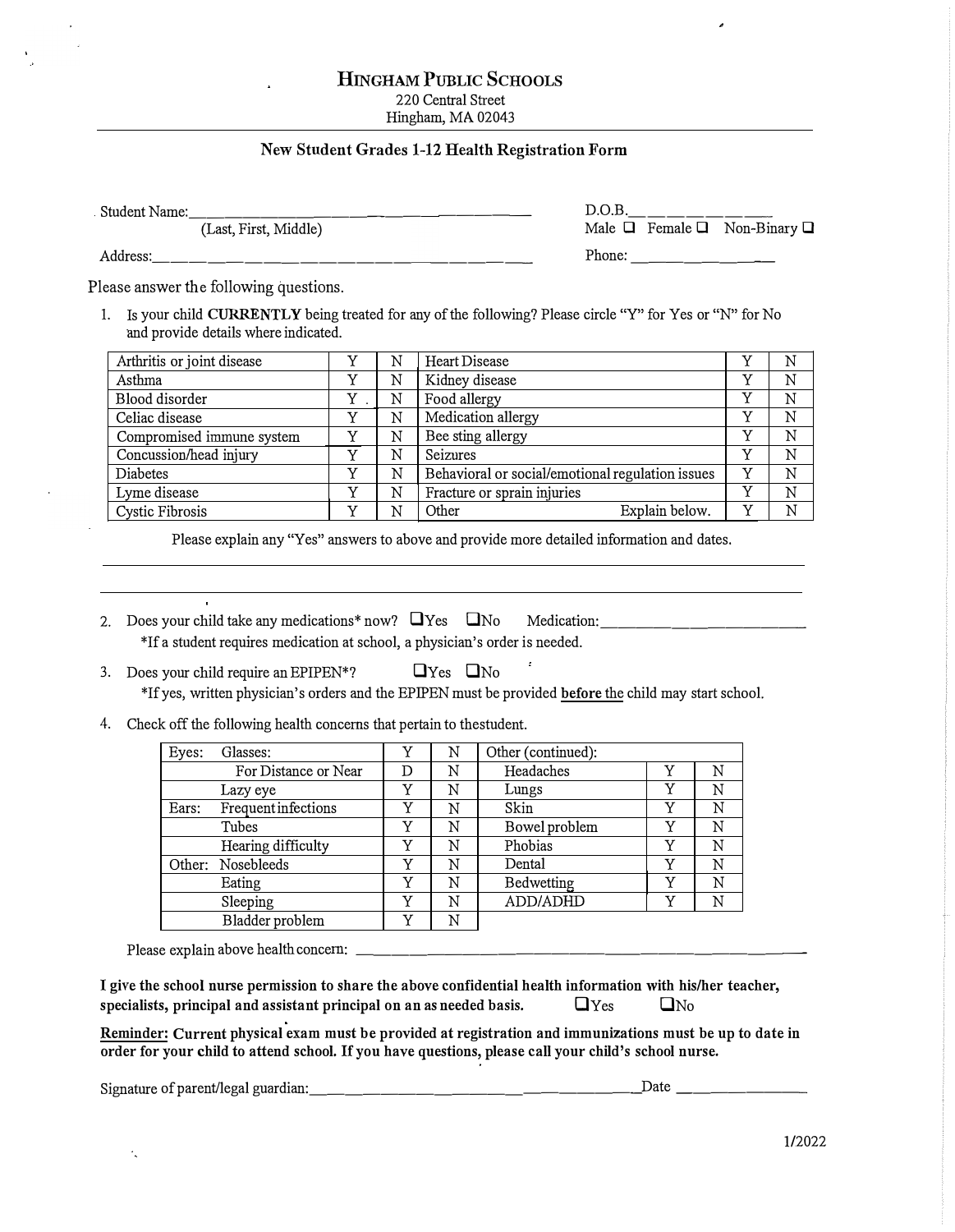### School Year:\_\_\_\_\_\_\_\_\_\_\_\_ STUDENT HEALTH EMERGENCY CARD YOG:

|                                                                                                                 | Last | First       | Middle |                                                                                                                                                                                                                                      |  |  |  |  |
|-----------------------------------------------------------------------------------------------------------------|------|-------------|--------|--------------------------------------------------------------------------------------------------------------------------------------------------------------------------------------------------------------------------------------|--|--|--|--|
|                                                                                                                 |      |             |        |                                                                                                                                                                                                                                      |  |  |  |  |
|                                                                                                                 |      |             |        | Date of Birth: ___________ Gender: F / M/ N Grade: ______ Teacher/Counselor: _________                                                                                                                                               |  |  |  |  |
|                                                                                                                 |      |             |        | Lives with: Both Parents Guardian Mother Father Other (specify)                                                                                                                                                                      |  |  |  |  |
|                                                                                                                 |      |             |        |                                                                                                                                                                                                                                      |  |  |  |  |
|                                                                                                                 |      |             |        | Parent (1)/Guardian Name: Manual Communication of the Communication of the Communication of the Communication                                                                                                                        |  |  |  |  |
|                                                                                                                 |      | Last        |        | First                                                                                                                                                                                                                                |  |  |  |  |
|                                                                                                                 |      |             |        |                                                                                                                                                                                                                                      |  |  |  |  |
|                                                                                                                 |      |             |        | Home Phone: ________________Work Phone: __________________Cell: ________________                                                                                                                                                     |  |  |  |  |
| Email: 2008. 2009. 2009. 2010. 2010. 2010. 2010. 2010. 2011. 2012. 2012. 2012. 2014. 2016. 2017. 2017. 2017. 20 |      |             |        |                                                                                                                                                                                                                                      |  |  |  |  |
|                                                                                                                 |      |             |        |                                                                                                                                                                                                                                      |  |  |  |  |
|                                                                                                                 |      | Last        |        | Parent (2)/Guardian Name: Manual Annual Annual Annual Annual Annual Annual Annual Annual Annual Annual Annual<br>First                                                                                                               |  |  |  |  |
|                                                                                                                 |      |             |        |                                                                                                                                                                                                                                      |  |  |  |  |
|                                                                                                                 |      |             |        | Place of Employment: <u>contract and contract and contract and contract and contract and contract and contract and contract and contract and contract and contract and contract and contract and contract and contract and contr</u> |  |  |  |  |
|                                                                                                                 |      |             |        |                                                                                                                                                                                                                                      |  |  |  |  |
| Home Phone:                                                                                                     |      | Work Phone: |        | Cell:                                                                                                                                                                                                                                |  |  |  |  |
|                                                                                                                 |      |             |        |                                                                                                                                                                                                                                      |  |  |  |  |
|                                                                                                                 |      |             |        |                                                                                                                                                                                                                                      |  |  |  |  |
| Name of others who will assume responsibility/transportation:                                                   |      |             |        |                                                                                                                                                                                                                                      |  |  |  |  |
| Name ____________________                                                                                       |      |             |        | Home Phone ______________ Cell ___________ Work ___________                                                                                                                                                                          |  |  |  |  |
|                                                                                                                 |      |             |        | Home Phone <b>Cell</b> Mork More Phone Mone                                                                                                                                                                                          |  |  |  |  |
|                                                                                                                 |      |             |        |                                                                                                                                                                                                                                      |  |  |  |  |

the responsibility of the parent to supply the school with renewed court orders if they have expired. Yes/No

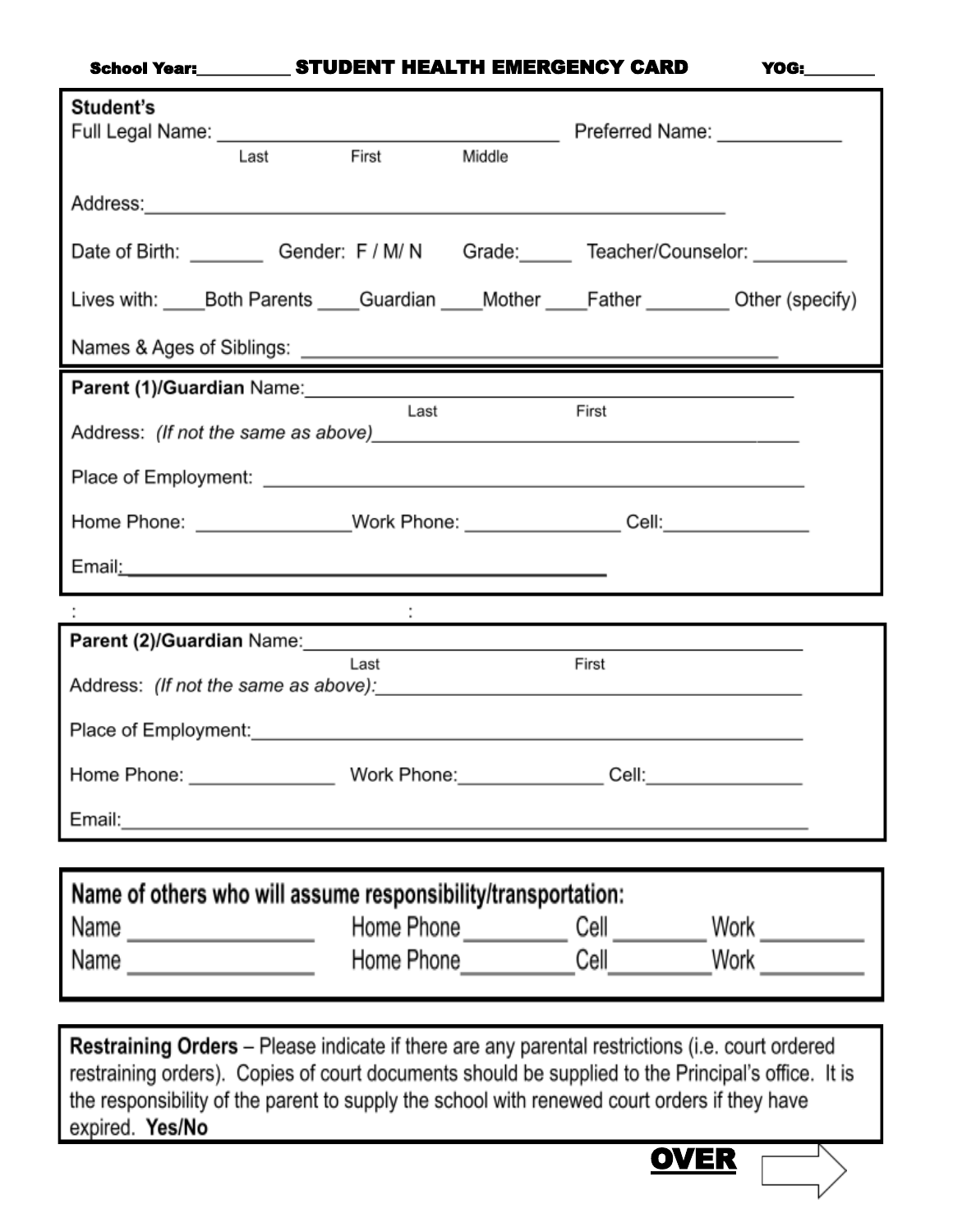**In case of an emergency,** the school will attempt to contact parent/guardian before calling EMS/First Responders. Your child will be transported by ambulance to an emergency care facility if necessary.

| Physician Name:                                                                                                             | Phone:                                                                                     |  |  |  |
|-----------------------------------------------------------------------------------------------------------------------------|--------------------------------------------------------------------------------------------|--|--|--|
| Dentist Name:                                                                                                               | Phone:                                                                                     |  |  |  |
| Does your child have health insurance? $Y/N$                                                                                |                                                                                            |  |  |  |
| Please check all medical issues that are applicable to your child:                                                          |                                                                                            |  |  |  |
| ____Heart Condition ______Diabetes _______Asthma ________Depression ____Anxiety                                             |                                                                                            |  |  |  |
| Seizure Disorder Migraines ADD/ADHD Other                                                                                   |                                                                                            |  |  |  |
| Specify:                                                                                                                    |                                                                                            |  |  |  |
| Recent illness or injury:                                                                                                   |                                                                                            |  |  |  |
| List all medications (with doses) that your child takes:<br><u>List all medications</u> (with doses) that your child takes: |                                                                                            |  |  |  |
|                                                                                                                             |                                                                                            |  |  |  |
| Allergies:                                                                                                                  |                                                                                            |  |  |  |
| Please specify - food, insects, medications, environment, etc.                                                              |                                                                                            |  |  |  |
|                                                                                                                             | Has Epi Pen been prescribed? ___ Yes ____ No Has inhaler been prescribed? ____ Yes ____ No |  |  |  |
|                                                                                                                             |                                                                                            |  |  |  |
| _Hearing problems (specify): _______Left Ear _______Right Ear ____________Hearing Aid                                       |                                                                                            |  |  |  |
| Vision Problems (specify): _____ Wears Glasses (Circle: Distance or Near) Contacts                                          |                                                                                            |  |  |  |

### **AUTHORIZATION FOR THE ADMINISTRATION OF MEDICATION**

I give my permission for the school nurse to perform the following services for my child:

- 1. Administer any physician prescribed medications for which an official order has been received by the school nurse.
- 2. Share any of my child's health information and/or related issues with appropriate school staff, primary care physician, dentist, or first responders i.e., EMT's
- 3. I give permission for my child to be given the below over-the-counter medications (or generic equivalent) if needed while at school. The medication doses to be administered as per package directions and according to School Physician orders. I have **CROSSED OFF** any medications that I **DO NOT WANT** my child to have.

### **Medication List:**

Aquaphor Caladryl Lotion (Anti-itch lotion) Hydrocortisone Cream Acetaminophen (Tylenol) Cough Drops/Throat Lozenges Ibuprofen (Motrin, Advil) Bacitracin Ointment Diphenhydramine (Benadryl) Orajel Benadryl Cream Over the Counter eye drops Tums/Antacid tabs Loratadine (Claritin)-HMS & HHS students only

Age: Weight:

**Parent/Guardian Signature**:

**(revised 6/22/22) OVER**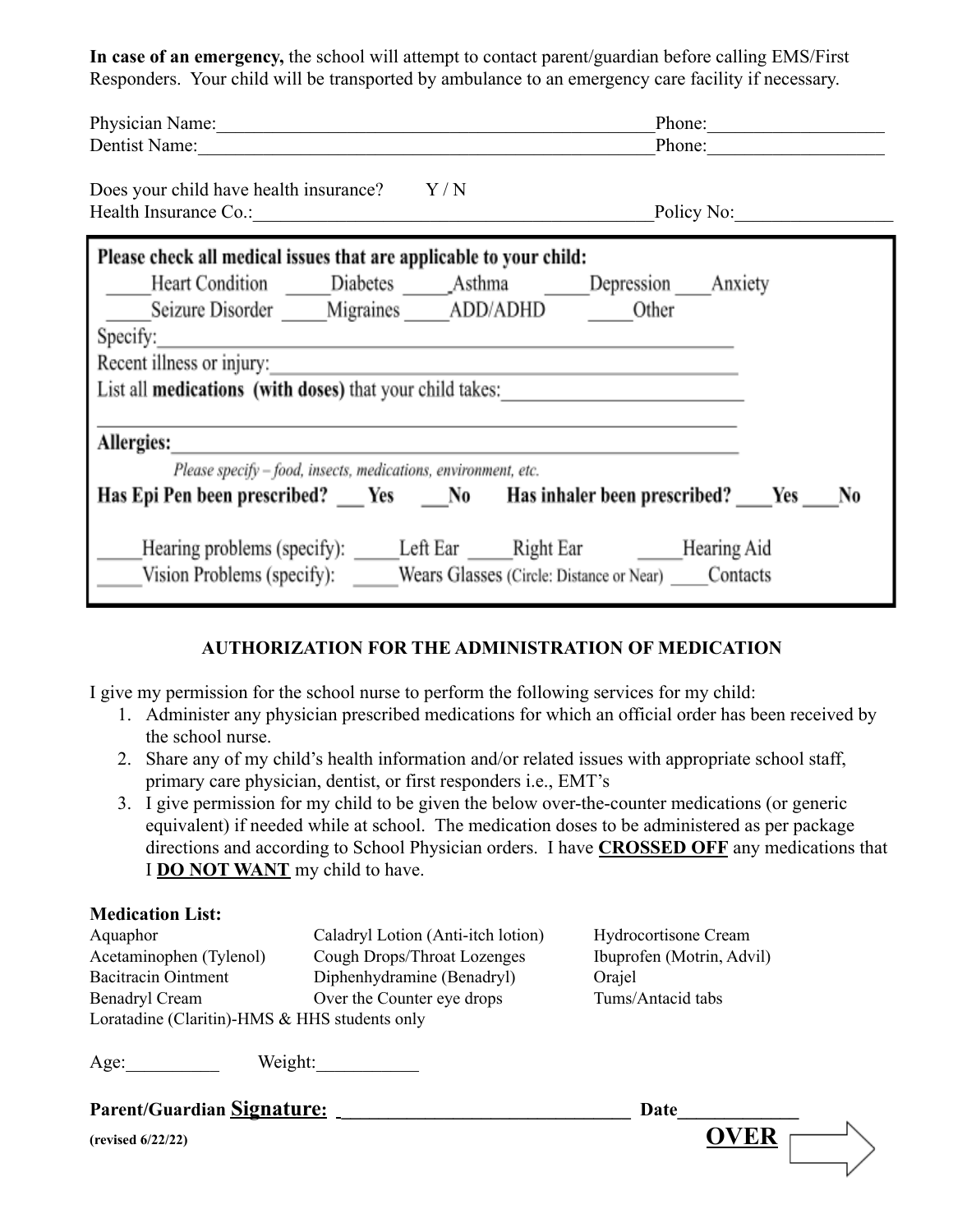## **Hingham Public Schools School Nutrition Program**

Welcome to Hingham Food Service! We strive for balance in our program of health, fun, and yumminess. We offer balanced meals to the children in Hingham in a variety of ways. Some favorites amongst the students are the pretzel meal, brunch for lunch, and chicken nuggets!

Our program is an extension of the healthy lifestyle foundation that students get at home. Food Service reinforces what a balanced meal looks, smells, and tastes like. On a weekly basis students are served a rainbow of produce including red, orange, dark green, legumes, and other veggies which come in a variety of colors. We serve whole grain rich foods, down to the breading on the nuggets. Food Service uses healthy cooking methods such as baking, roasting, and steaming. Nothing is ever fried! Fresh whole fruit is always an option for students. So long as a student purchases a school lunch they are always welcome to come back for seconds on fruits and vegetables. Students can even purchase fruit or vegetables separately for \$.50. We encourage students to take and try it all.

Modern family life is super busy. Children in this community are very busy with activities and everyday life is a juggling act. To make managing school lunch easier, Food Service has an online payment option through Schoolcafe.com with features like low balance alerts, automatic payments, and purchase history.

Schoolcafe.com is also the place you can find the online application to apply for free or reduced school lunch. If your family is struggling financially apply on Schoolcafe.com to see if you qualify. Hard copies are available in the principal's office and we are happy to mail one if needed. Please don't hesitate to reach out to us for assistance with the application. Worrying about money can be stressful. This program is completely anonymous, and may help to alleviate a little of that burden. Student's eligibility is completely anonymous and automatic through the point of sale system.

School lunch menus are done on a monthly basis. Please be sure your e-mail address is up to date in the student portal. We send a monthly newsletter with a link to our website for the menus.

If your child has special dietary needs and would like to participate in the school lunch program, please don't hesitate to contact the Food Service Department. We offer a gluten free menu in addition to our regular menu, and we are happy to accommodate students with other dietary needs. Any special meal needs to be ordered with the cafeteria manager by 9 am. This gives us the time to be sure that your child will have a lunch that is safe and delicious. Our managers' contact information is available on our website.

The food service program is growing and evolving. It is better now than it was last year and every year we strive to improve and meet the needs of the children in Hingham Schools.